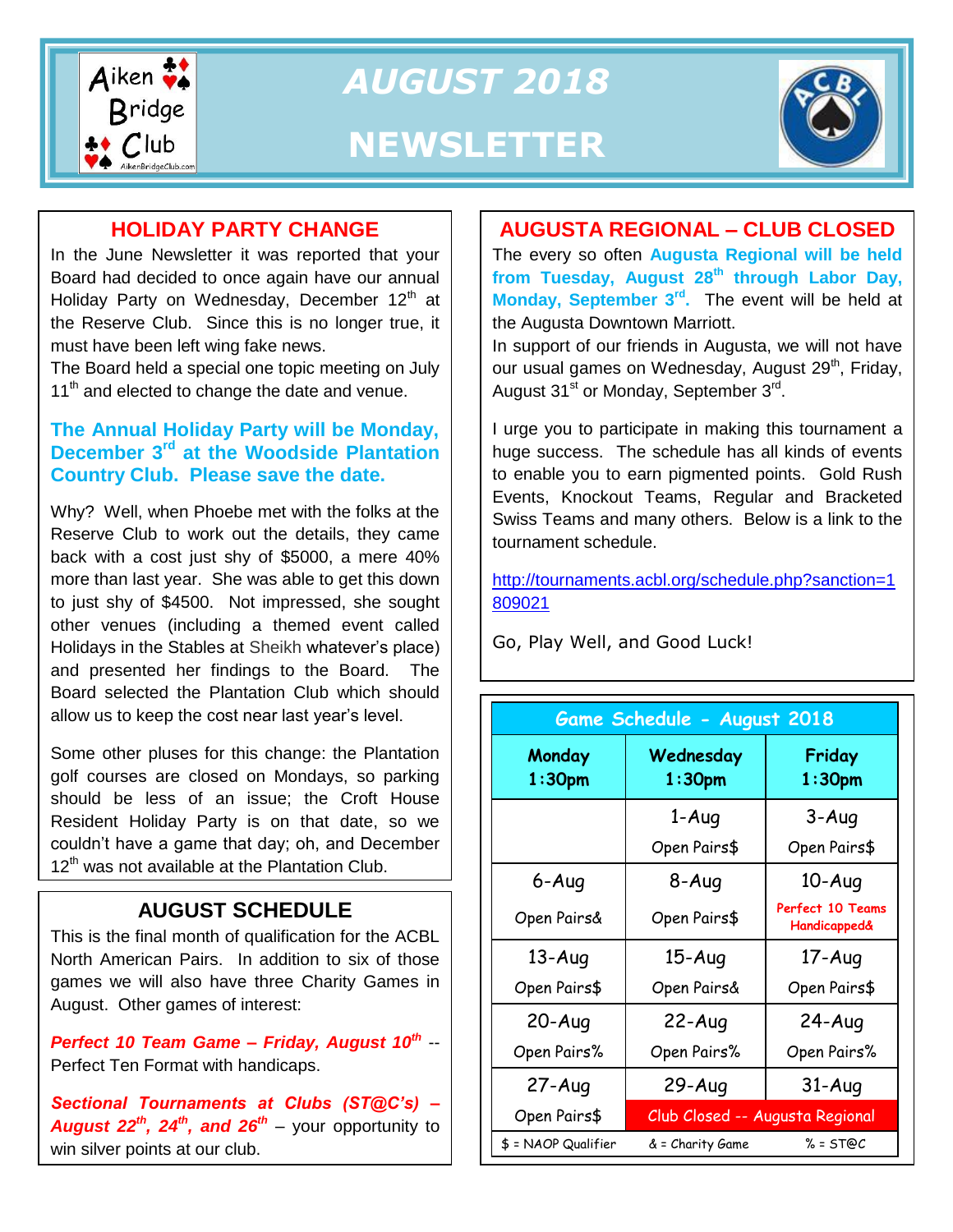## **NO TRUMP QUESTION – PART 2**

Last month, in Part 1 of this article, I assured you it was not a political question about the POTUS. After the last month's worth of presidential activity, I'm not quite sure it shouldn't have been. Doesn't matter, we are where we are.

So, the question was do you open one (or two) no trump holding a five card major suit? Basically, I opined that you should open all balanced hands within your no trump point ranges 1 or 2 No Trump, end of story. The reasons are: **Simplicity** (we all know how to bid after a no trump opening); **Avoids Awful Rebids** (don't have to choose the least bad bid); and helps **Silence the Opponents.** 

The major drawback is you are **in danger of missing your 5-3 or even 5-4 major suit fit** by not opening the five card major. As mentioned last month, we will now talk about how to alleviate this issue. First of all, if responder has a hand that is too weak to respond to 1 NT, you will miss the fit. Period. So be it. However, we can easily deal with game forcing and invitational hands.

**Invitational Hands** – let's assume the opponents are silent in these examples of invitational auctions. Note, I have used hearts as the 5 card major in these examples, but it could just as well be spades.

1NT--2NT – If, as opener, **you are accepting the invitation**, bid your 5 card major and responder will raise with 3 card support or bid 3NT.

1NT--2C--2H--2NT – If, as opener, **you are accepting the invitation**, rebid your 5 card heart suit and responder will raise with 3 card support or bid 3NT.

1NT--2C--2H--3H – Just bid 4H even with a 15 point minimum. Nine card fit and 23 HCP is enough for game.

**Game Forcing Hands** – If, after partner opens 1NT you have enough points for game, you can ask if she has a five card major by using a convention known as Puppet Stayman (probably should be called Five Card Stayman). Here's how it works.

After the 1NT opening, a 3C bid by responder shows at least one three card major but could also have a three and a four card major.

The 1NT opener rebids 3H or 3S if they have five cards in that suit. If no five card major, but a four card major, respond 3D. If no four or five card major, the rebid is 3NT.

Back to responder. If you have three in partner's five card major you have found your fit, so support partner, if not, bid the appropriate number of NT. If opener rebids 3D (showing a 4 card major) bid 3NT without a four card major, but if you also have a four card major, bid the one you don't have at the three level so partner will know you have four of the other. If he has four of that suit he will bid game in the major. The reason for this convoluted structure is to make sure the stronger hand is declarer.

Some of you will think it's kind of funky to bid a suit you don't have. Well, almost everyone plays Jacoby transfers to allow the strong hand to be declarer. This is kind of the same thing.

*Continued top of next page*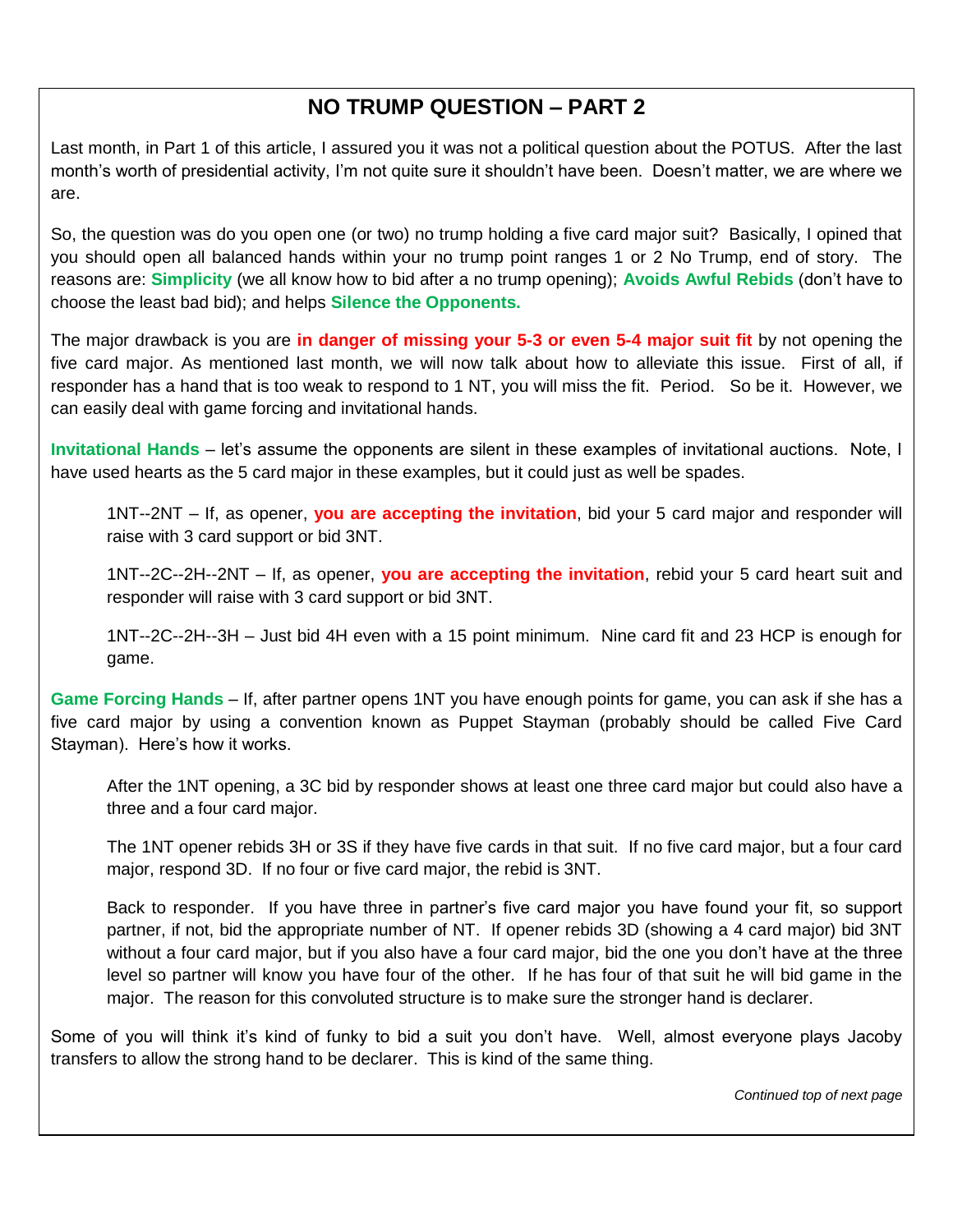Yeah, Ron, but I play this cool thing where 3C over 1NT shows a weak hand with five in each minor. So, when was the last time you used that cool thing? Probably never. I used to play that too (and still do with some partners), and it has yet to come up. Actually, I don't even recall it being used by an opponent either, so I'm guessing you can live without it.

Anyway, think about opening 1NT with a five card major. I think the benefits greatly outnumber the drawbacks and it will simplify your bridge life.

Have questions about this (or anything else), don't hesitate to ask.

## **DID SHE OR DIDN'T SHE**

Do what? Bid, of course. For some unknown reason, we have had a mini-epidemic of director calls concerning someone bidding or not. It usually entails a player pulling a call card out of the bidding box and then putting it back and bidding something else. According to ACBL Regulations, **"***A call is considered made when a bidding card is removed from the bidding box and held touching or nearly touching the table or maintained in such a position to indicate that the call has been made."* So, what the hell does that mean? Who knows? The normal complaint to the director is that I saw the bid she pulled out of the bidding box and then changed. Well, guess what, that's not a bid unless it meets the aforementioned nebulous placement criteria. Unfortunately, the criteria is subject to she said, he said, issues since it is so loosely defined.

The real problem here is the creation of unauthorized information (UI), which, in my opinion, is the bane of competitive bridge. If you are fingering bidding cards on the top half of the box and then select pass, or, even worse, vacillate between one bid and another or pass you have told your partner you have very close to bidding values, but not quite, without making a bid. Not quite fair in my humble opinion.

Is there a solution to this problem? Well, yeah, as usual, the solution is you. All we need to do is follow the second part of the ACBL Regulations on bidding box usage. **"***A player is obligated to choose a call before touching any card in the box. Deliberation while touching the bidding box cards may subject the offending side to the adjustment provisions of Law 16."* In other words, keep your hands to yourself until you decide what to do.

As long as we're here, let's talk about unauthorized information (UI). Following is the part of the Law regarding UI. I have spared you the rest of Law 16 because it is essentially incomprehensible.

#### *LAW 16 AUTHORIZED AND UNAUTHORIZED INFORMATION*

*over another by unauthorized information if the other call or play is a logical alternative. B. Extraneous Information from Partner 1. Any extraneous information from partner that might suggest a call or play is unauthorized. This includes remarks, questions, replies to questions, unexpected alerts or failures to alert, unmistakable hesitation, unwonted speed, special emphasis, tone, gesture, movement or mannerism. (a) A player may not choose a call or play that is demonstrably suggested* 

I have concocted the following egregious examples to try to explain the problem.

*Continued top of next page*